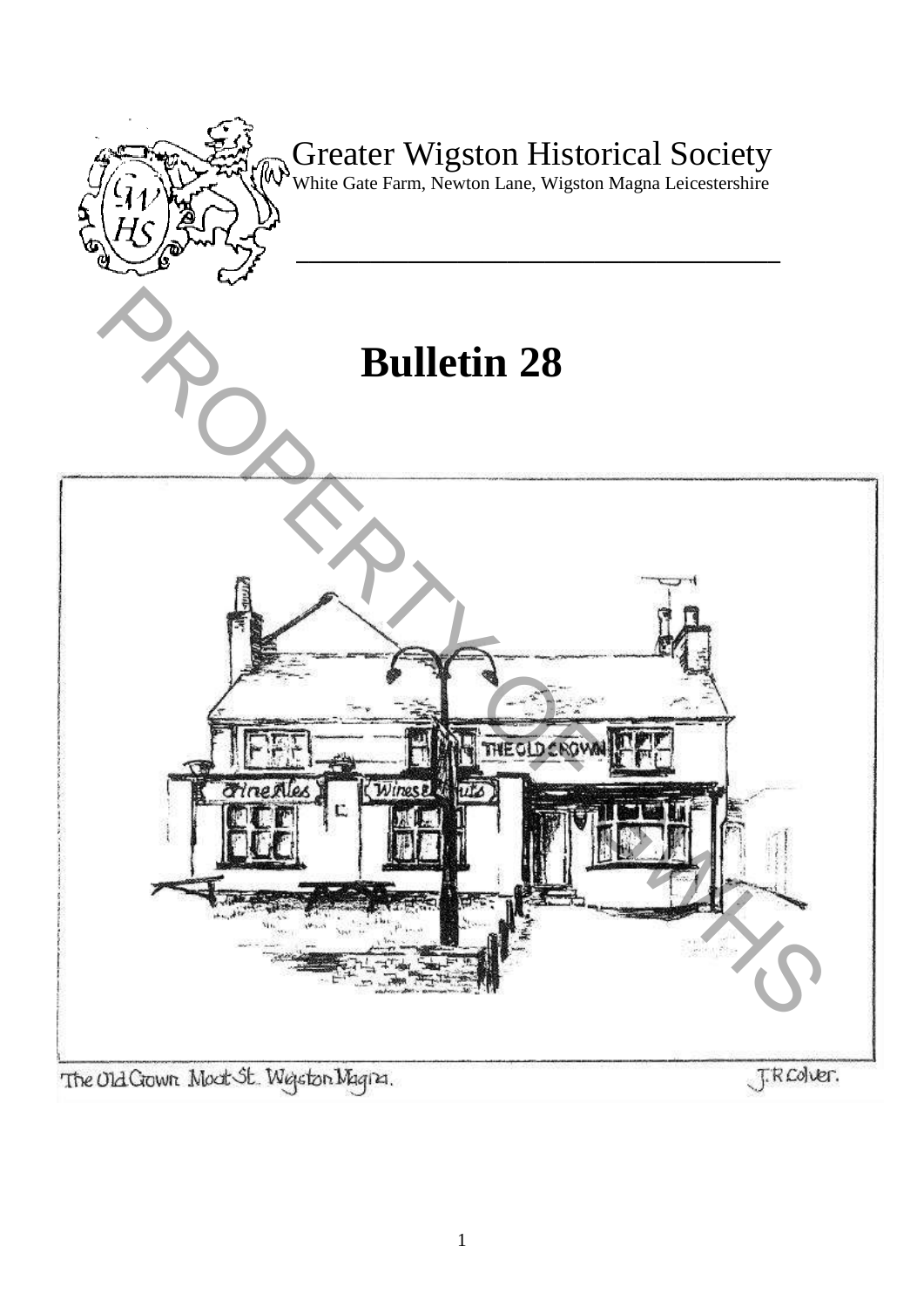# **Programme of Meetings October 1990 to February 1990**

## **Wednesday 17th October 1990**

Slides of Bygone Wigston with commentary – Bill Ward 7.30pm Wigston Liberal Club

## **Wednesday 21st November 1990**

Battle of Waterloo: 175<sup>th</sup> Anniversary, talk with medals and uniforms Mr R Cooper 7.30pm Wigston Liberal Club

## **Wednesday 19th December 1990**

Christmas Party with Quiz 7.30pm Wigston Liberal Club

## **Wednesday 16th January 1991**

Old Leicester: rare archive film from 30"s, 40"s and 50"s – Mr R Foxon 7.30pm Wigston Liberal Club

# **Wednesday 20th February 1991**

AGM & Members Evening. Your chance to show slides or talk for 10 minutes or so. 7.30pm Wigston Liberal Club

#### \*\*\*\*\*\*\*\*\*\*\*\*\*\*\*\*\*\*\*\*\*\*\*\*\*\*\*\*\*\*\*\*\*\*\*\*\*\*\*\*\*\*\*\*\*\*\*\*\*\*\*\*\*\*\*\*\*\*\*\*\*\*\*\*\*\*\*\*\*

#### **Bulletin**

The Bulletin will be published three times a year on 1<sup>st</sup> February, June and October. Articles etc. should be given to either of the joint Editors three clear weeks before publication date please. Ne, R Cooper<br>
7.3.0pm Wigston Liberal Club<br>
Wechnesday 19<sup>th</sup> December 1990<br>
Christmas Party with Quiz<br>
7.30pm Wigston Liberal Club<br>
Wechnesday 20<sup>th</sup> February 1991<br>
Old Leicester enteractive film from 30's, 40's and 50's

Joint Editors:- Mrs Chris Smart 16 Maidwell Close Wigston Mrs Tricia Berry 11 Hayes Road Wigston

#### \*\*\*\*\*\*\*\*\*\*\*\*\*\*\*\*\*\*\*\*\*\*\*\*\*\*\*\*\*\*\*\*\*\*\*\*\*\*\*\*\*\*\*\*\*\*\*\*\*\*\*\*\*\*\*\*\*\*\*\*\*\*\*\*\*\*\*\*\*

#### **June Meeting**

On Wednesday  $20<sup>th</sup>$  June the Society met in the Liberal Club Car Par to get the coach to travel to Rutland Water for our Annual Outing/ In spite of an initial downpour the weather kept fine.

On our arrival at the Whitwell Car Park of Rutland Water, our pleasure cruiser "The Rutland Bell" was waiting for us to board.

The boat cruised around the reservoir and the Captain gave us an interesting commentary and pointed out all of the main points of interest.

After cruising around for an hour we were returned to the Car Park to disembark and get the coach to return to Wigston.

A most enjoyable evening was had by all.

#### \*\*\*\*\*\*\*\*\*\*\*\*\*\*\*\*\*\*\*\*\*\*\*\*\*\*\*\*\*\*\*\*\*\*\*\*\*\*\*\*\*\*\*\*\*\*\*\*\*\*\*\*\*\*\*\*\*\*\*\*\*\*\*\*\*\*\*\*\*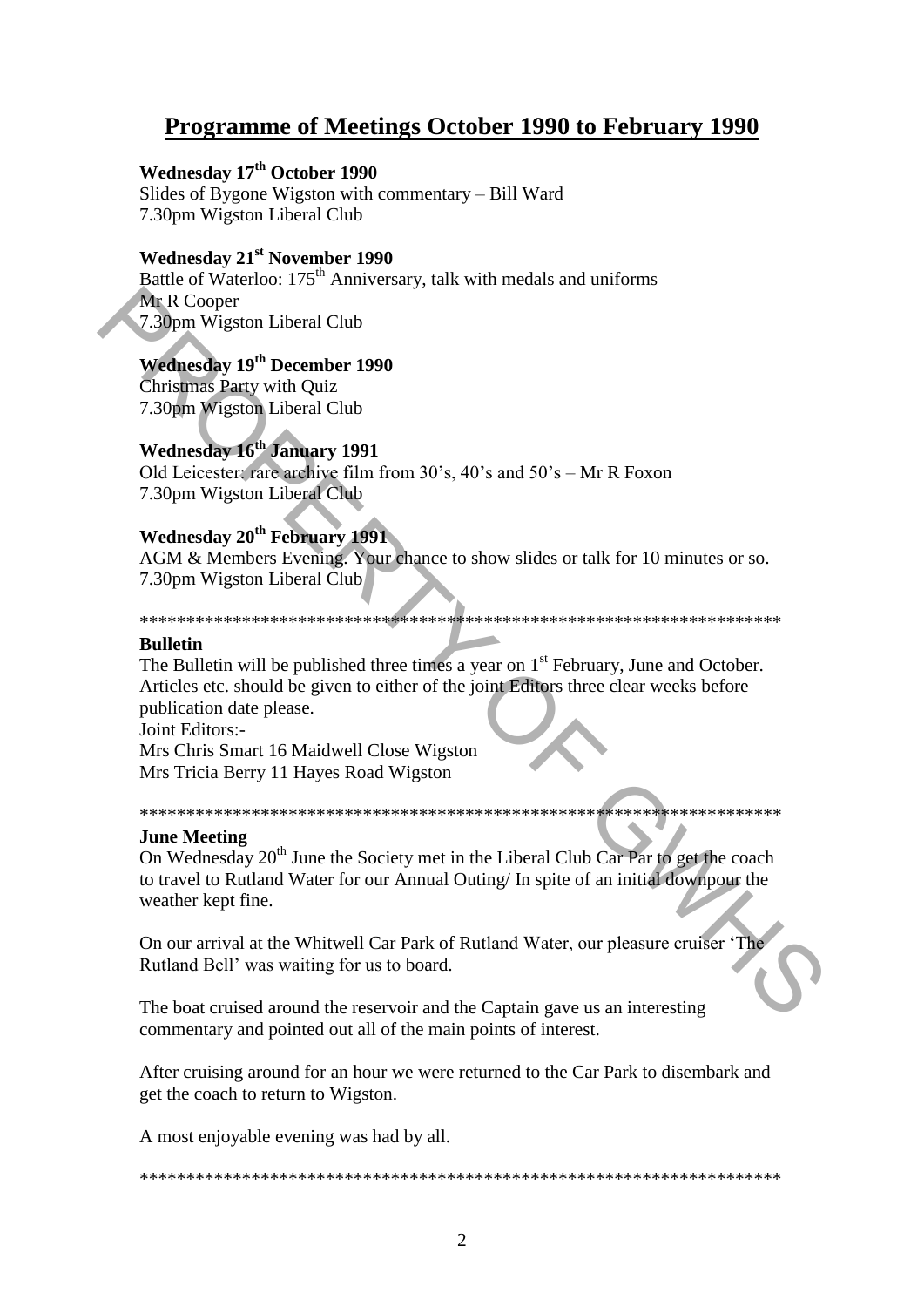### **August Meeting**

On this occasion about 30 members travelled out to Hallaton. There we were met by Ian Varey who took us on a walk round this very pretty village. He pointed out various interesting features including part of an old wall. He explained how to date the older buildings, including the Church, by noting architectural style, building methods and materials typically used at different periods. It was noted that there is a mound of a castle close by and a local museum, both of which would be interesting to see on a future visit.

Edna Taylor thanked Ian very much on behalf of everyone and the evening came to a pleasant conclusion with a drink at the Fox Inn.

\*\*\*\*\*\*\*\*\*\*\*\*\*\*\*\*\*\*\*\*\*\*\*\*\*\*\*\*\*\*\*\*\*\*\*\*\*\*\*\*\*\*\*\*\*\*\*\*\*\*\*\*\*\*\*\*\*\*\*\*\*\*\*\*\*\*\*\*\*

#### **September Meeting**

On Wednesday the 19th of September 31 members of the Society met for a video and slide evening.

In the 1960"s Granada Television had produced a documentary called "The Vanishing Village" and the village used to illustrate the decline of agricultural economy and the development of an industrial / customer economy was Wigston.

The film is now an historical document in its own right and Peter had ingeniously produced up to date slides to illustrate the changes that had taken place since the film was originally made in the early 60's

Peter Clowes and Duncan Lucas gave us an interesting commentary on both the slides and the video, the two being shown simultaneously.

We were then shown a video of Cockrofts cine film taken in the late 1930"s. These showed the carnivals held in Countesthorpe, South Wigston and Wigston in aid of the Leicester Infirmary. We were then shown a film of the 1939 school sports led in Oadby and then a film showing the demolition of the Quaker Meeting House in Bull Head Street and the subsequent development of the Paddock Street Car Park and the Bull Head Street dual Carriageway. Edna Taylor thanked Ian very much on behalf of everyone and the evening came to a<br>plessant conclusion with a drink at the Fox Inn.<br>Soptenby Meeting Constant a straight of the Society met for a video and<br>Superinty Meeting

Lastly we were treated to a delightful video of Mrs Beasley aged 103 visiting the Framework Knitters Cottage in Bushloe End.

The meeting closed at about 9.45pm after the chairman had thanked Peter for all his work and giving us all a most enjoyable evening.

## \*\*\*\*\*\*\*\*\*\*\*\*\*\*\*\*\*\*\*\*\*\*\*\*\*\*\*\*\*\*\*\*\*\*\*\*\*\*\*\*\*\*\*\*\*\*\*\*\*\*\*\*\*\*\*\*\*\*\*\*\*\*\*\*\*\*\*\*\*

#### **Housewives Work in Wigston in 1881 Part 2**

Cleaning methods were generally uniform throughout Britain at this time. Most Wigston women cleaned their floors and fireplaces with strikingly similar mops, brooms and brushes. Often these were homemade: the mops out of woollen rags, the brushes from hog"s bristles and the brooms from birch or heather. Moreover, most Wigston housewives used the same cleaning agents. Floors and stairs for example,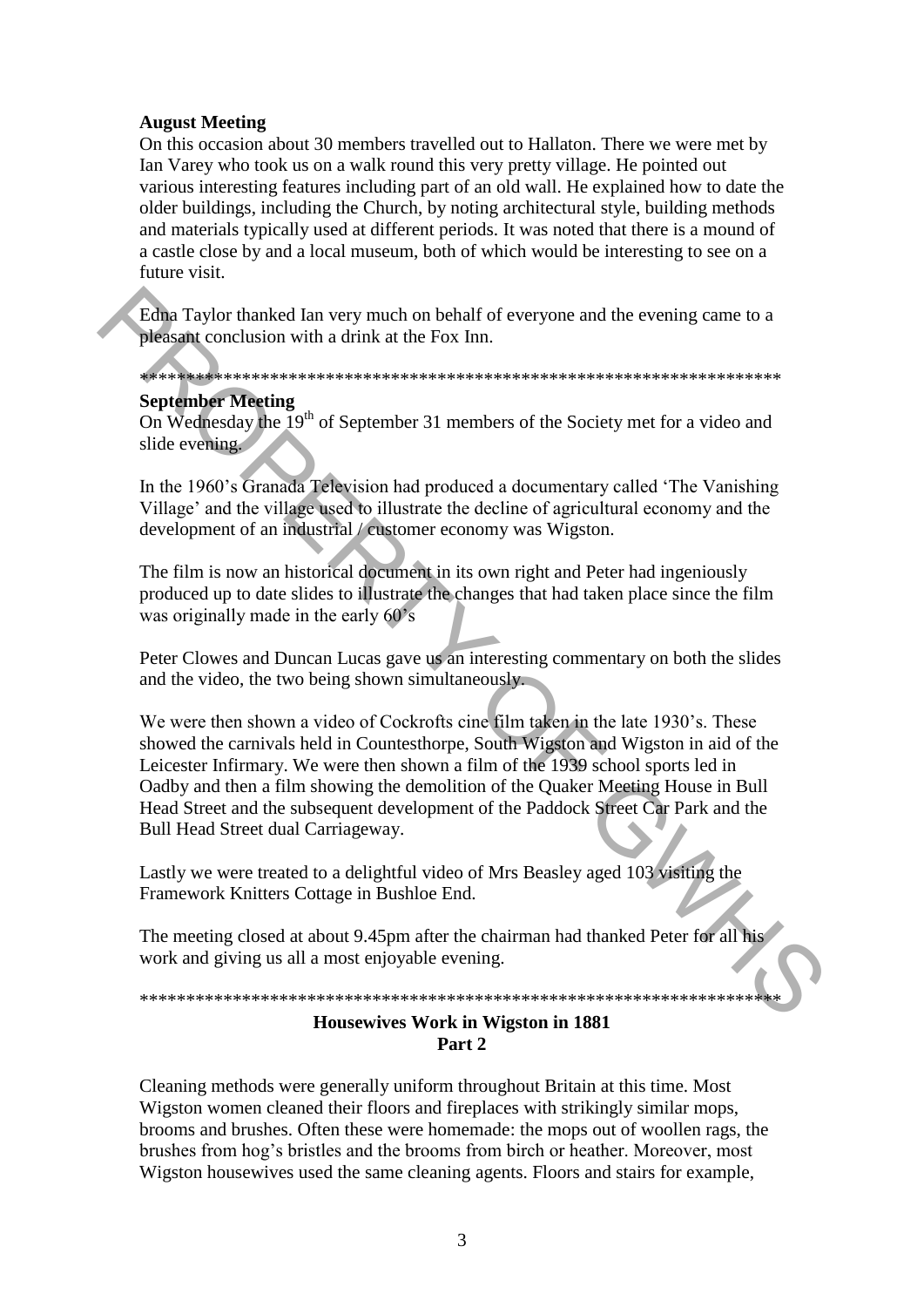were kept clean with sand. It soaked up grease and droppings, as well as mud and dirt brought in from outside, In fact, the most heavily trodden floors were usually kept sanded all the time, the sand being swept out and renewed on Saturday. Before the sand was renewed, however, the housewives usually washed and scrubbed the floors and stairs with cold water. Where women lived by the seaside they would usually fetch fresh supplies of sand themselves. Inland, the sand was brought to the doors in sacks by special hawkers called sandmen.

Cleaning became easier as the  $19<sup>th</sup>$  Century advance. The advent of piped water supplies and drains in the 1890's made the work much simpler. As did the spread of cheap alkali which enabled floors, kitchen tables and cooking utensils to be cleaned with soda and this item rapidly became a fixture on the average family's shopping list.

One problem that faced Wigston housewives in the  $19<sup>th</sup>$  Century as it did all housewives was how to cope with bugs. These pests seemed to be greatly on the increase in the previous century and for most working class of women the fight to keep their homes free from bugs was a major task. Bugs were to be found not only in bedding and upholstery, but behind wallpaper, picture rails and skirting boards, in cracks in wood and plaster work, under floor boards and inside nail holes. As soon as the weather grew warmer in summer, the omnipresent bugs appeared in battalions and housewives resorted to all sorts of methods to get rid of them. These included limewashing and disinfecting rooms and applying blow-lamps to cracks in floor board, walls and ceilings. But often to no avail. In the end, the only way to stop the spread of bugs was, as Wigston women came to realise, by strict and regular attention to household cleaning at all time. Thus, the wretched bug proved a blessing in disguise. Clearing because assist as the 19<sup>T</sup> Century advance. The advent of piped water<br>supplics and drains in the 1890's made the work much simpler. As did the spread of<br>orientalist inviriand in this tim mpidly became a fixture

The spread of coal supplies was another development that increased the amount of cleaning a housewife had to do. Coal was much dirtier than wood or peat and was responsible for an enormous amount of household dirt and atmospheric pollution. Wigston housewives did not suffer so much from the effects of coal as did women in large industrial cities who had to wash their windows once a week and there net curtains once a fortnight. In London, curtains became so black that it was necessary to soak them in salt water and when this water was poured away it was as black as soot.

Since the average number of children in a family in Wigston in 1881 was between four and five, clearly cooking occupied much of the housewives' time. One food and water were boiled in an iron pot or kettle suspended over the fire  $-$  a wood or peat fire on an open hearth or a coal fire in an iron grate. The cooking pots were suspended from a wooden cross or iron bar high up in the chimney by means of a rope, a wooden stick, an iron chain or an iron rod with a hook at the bottom. This form of cooking died out in the 19<sup>th</sup> century for most houses in Wigston cooking was then done in an oven, which could be of two types. In older houses, brick ovens built into a side-wall of the fireplace can still be found. By 1881this type of oven had been superseded by the oven range which usually included side boilers for heating water and ovens for baking, heated by a system of flues. The heated water was either drawn off by means of a tap at the side or ladled out from the top. One reason why the open range became the more usual method of cooking was the replacement of wood by coal in the  $19<sup>th</sup>$ century.

Some of the richer inhabitants of Wigston may have gone in for the closed range, in which the open fire was covered by a hot plate, ending the need for a suspended pot.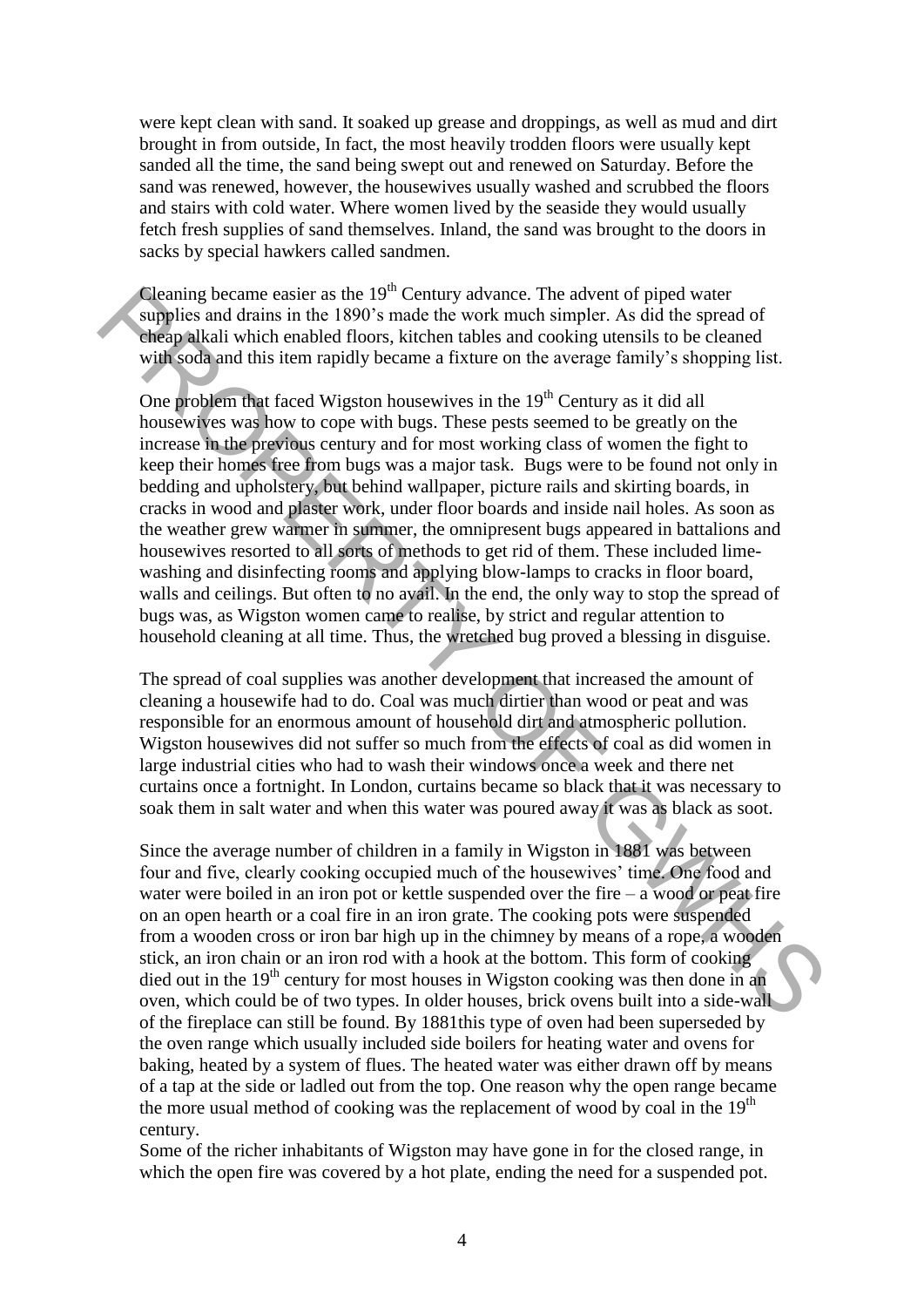The front of the range usually had a moveable panel which could be used either to shut off the fire or to expose the flames to view. Unfortunately, the close range was always a comparatively expensive apparatus to buy and on the whole it was confirmed to prosperous households with servants, of which there were several in Wigston. Maintenance of the closed ranges was extremely arduous. It was necessary to get up very early to clean the flues and light the range. It also required regular polishing and black leading to look presentable.

Gas stoves we coming into the market in the 1880"s, but whether any householder in Wigston possessed one in 1881 is doubtful. From 1841 to 1878 W E Hutchinson was chairman of the Leicester Gas Company and that may explain why Oadby, where Hutchinson lived, had street lighting before Wigston. Gas was brought into Oadby in 1864 and Wigston followed several years later. For many years gas was used almost exclusively for street lighting and it was not until the 1890"s that gas companies introduced penny-in-the-slot meters, which soon became the chief way by which gas was sold for domestic purposes. The reason for this development on the part of the gas companies was the growing threat from electricity which was coming more and more to the fore in the last years of the  $19<sup>th</sup>$  century. **Exact store control in the matter in the 1880**; but whether any bouseholder in the SEO scenarios of the Leicester Gas Company and that may explain why Oadby where<br>Hughlinson lived, had steet lighting before Wigston. Gas

Bernard Elliott

\*\*\*\*\*\*\*\*\*\*\*\*\*\*\*\*\*\*\*\*\*\*\*\*\*\*\*\*\*\*\*\*\*\*\*\*\*\*\*\*\*\*\*\*\*\*\*\*\*\*\*\*\*\*\*\*\*\*\*\*\*\*\*\*\*\*\*\*\*

We quote

**"The old order changeth, yielding place to the new" Alfred. Lord Tennyson, 1809 – 1892 (Morte d'Arthur)**

We quote

**"He who collects is laudable; for though he exerts no great talent in the work, he facilitates the progress of others, and by making that easy of attainment, which is already written, may give some mind more adventurous than his own, leisure for new thoughts and original designs". Samuel Johnson 1709 – 1784**

\*\*\*\*\*\*\*\*\*\*\*\*\*\*\*\*\*\*\*\*\*\*\*\*\*\*\*\*\*\*\*\*\*\*\*\*\*\*\*\*\*\*\*\*\*\*\*\*\*\*\*\*\*\*\*\*\*\*\*\*\*\*\*\*\*\*\*\*\*

Answers to crossword in Bulletin No.27 (June issue)

#### **Across**

1 Samurai 5. Homer 8. Lilliputian 9, Putts 10. Ebrious 11 Corset 12 Pantry 15 Regional 17 Mason 20 Antiquarian 22 Arden 23 Evade

#### **Down**

1 Salop 2 Military Guard 3 Reissue 4 Inures 6 Monmouthshire 7 Rearsby 11 Cordoba 13 Arm 14 Plaque 16 Nitron 18 Ninth 21 Ada

\*\*\*\*\*\*\*\*\*\*\*\*\*\*\*\*\*\*\*\*\*\*\*\*\*\*\*\*\*\*\*\*\*\*\*\*\*\*\*\*\*\*\*\*\*\*\*\*\*\*\*\*\*\*\*\*\*\*\*\*\*\*\*\*\*\*\*\*\*

**Preliminary Report on Buildings 42 -44 Bushloe End, Wigston Magna**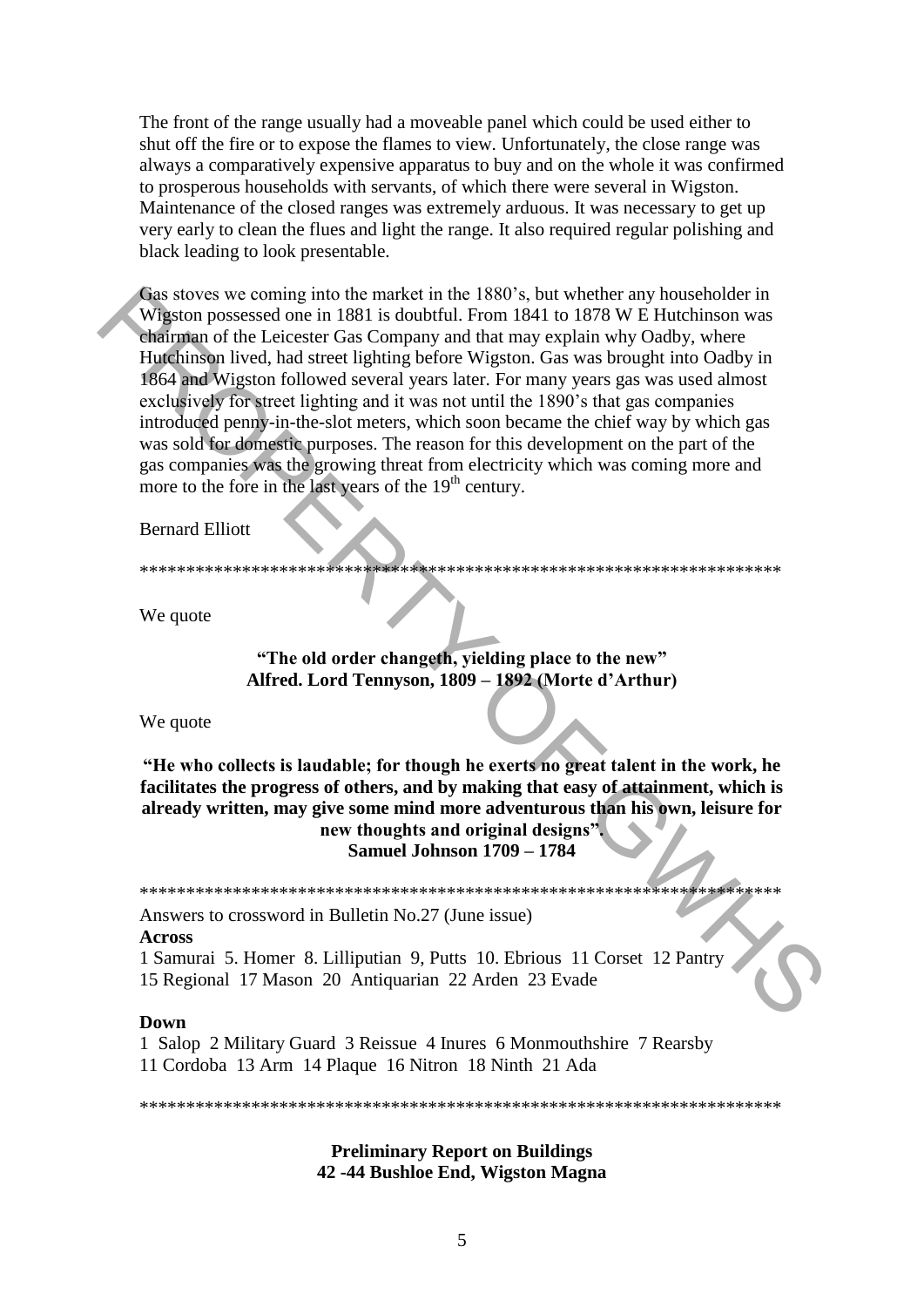The building, as seen today, embodies an evolution in development tracing back to the 16<sup>th</sup> Century. Evident to the street elevation and returning to the right hand side up to the line of the rear lean-to extension is a rubble stone plinth the remains of the earlier building. The plinth or base to the front wall terminates at the right hand jamb of the doorway to No. 42. It would have supported a timber framed structure, parts of which have been incorporated into the present building.

In view of the position of the "cruck" timber built into the West gable wall of No.42, an interesting conjecture can be made. Originally the building now numbered 42 and 44 was shorter in length by 1.1 meters than the present structure, the "cruck" position denotes a stepping back between the front faces of the old medieval buildings, the "cruck" being to the neighbouring building. The short timber at the apex to the "cruck" is not original and may well have been added for 'effect' when the nineteenth century cottages which occupied the site were pulled down.

The original plan form of No"s 42 and 44 would have had roughly equal rooms set on either side of an entrance passage. The passage would have given access to the rear the right hand room my well have been a "byre" or barn and the left hand room a living room. Construction may well have been "cruck" with timber framing to walls and wattle and daub panels infilling. It is of interest to note that one of the present roof purlins which is approximately 4.4 meters long is notched to take the feet of rafters, the notches being 100mm wide. This beam was undoubtedly a wall plate. Mortises are also visible indicating the position of supporting posts. Except for one relatively modern purlin, the other timbers supporting the roof have come from different positions in the original house and formed part of the framework. Of further interest is the morticed threshold pieces to the two doorways opening from the second floor landings, these may well have been the cill member between the "byre" and central passage. An view of the prostion of the "cruck" timber bullt into the West galibe wall of No42.<br>
and have signore that the means the present structure, the "cruck" positive depletes as stepping back between the form fraces of the

During the early part of the eighteenth century, possibly around 1740, the house was reconstructed in brickwork. There is some evidence to indicate that it was the initial intention to retain the building as single storey possible to increase the accommodation with a rear room where the present rear living room is, this would have been a kitchen. At this time the building was extended up to the neighbouring "cruck" cottage and a fireplace and chimney constructed to the front parlour. If the West gable is studied, the 'imprint' of the neighbouring thatch roof and front wall can be seen on a line approximately 2"3" back from the face of no.42.

The brick front was constructed in Flemish bond i.e. alternate header stretchers, the headers were of darker colour than the stretchers, this was effected through there "clamp" method of firing brick in the kiln. At first floor level the pattern to the brickwork changes and the brick headers have been formed to a "diaper" pattern. The craftsmanship in brickwork to the first floor is markedly better. than that to the ground floor. Whist this indicates a two stage construction, there is little or no evidence to show that the roof line was other than over the arched window openings at first floor. East and West elevations clearly show the steep roof pitch. The roof may well have been completely slated with Switland slates. To the read, a two storey extension was constructed forming a "garbled" extension behind the present parlour.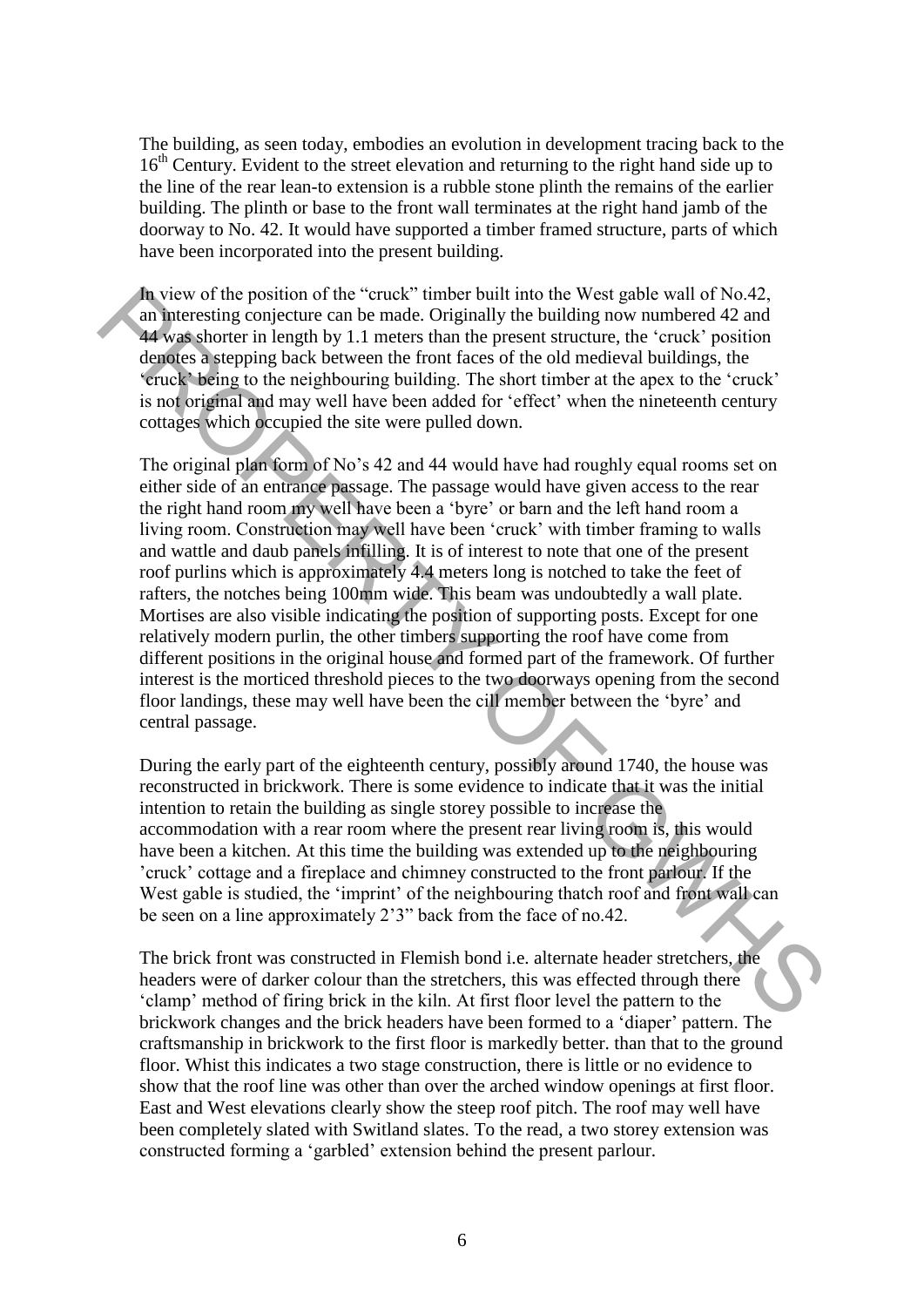In 1776, by Act of Parliament, brick sizes were set at  $8\frac{1}{2}$ " x  $4$ " x  $2\frac{1}{2}$ ". In 1784 the first brick tax was introduced. The size of bricks to the lower two stories measured to the front and gable ends cary between  $2$ " x 9 5/82 x 4 $\frac{1}{2}$  x 2 $\frac{1}{4}$  x 93/4 x 43/8"

It will be seen that the early brickwork pre-dates these dates.

The Lean-to Workshop to rear of the house was built during the early to mid nineteenth century. At this time the extension forming the kitchen and bedroom over was in part demolished and incorporated into the line of lean-to extension across the whole width of the house. The outbuildings would have been added probably

including the workshop and conservatory, now demolished, the foundations for which can still be seen.

The detached brick constructed two story workshop in circa 1880. It is probable that the shop front to No.44 was constructed earlier in the century when the lean-to workshop was added.

## A.O. Kind FRIBA

## \*\*\*\*\*\*\*\*\*\*\*\*\*\*\*\*\*\*\*\*\*\*\*\*\*\*\*\*\*\*\*\*\*\*\*\*\*\*\*\*\*\*\*\*\*\*\*\*\*\*\*\*\*\*\*\*\*\*\*\*\*\*\*\*\*\*\*\*\* **The Rag and Bone Man of Old Leicester**

## **1920's and 1930's**

Jobs and money were very scarce in the years immediately after country that was to be made fit for homes to live in and these conditions were responsible for the meanly jobs that men and women turned in to earn a few shillings.

The rag and bone persons (I use this description as one was an old lady) mostly came from the Wharf Street and Bedford Street areas of East Leicester where there were many courtyards or little cottages and the rent for these little cottages was everything from 6/- per week but sometimes even this small rent was difficult to find every week, so it was easy to rent a barrow for the day or week and go out "tatting" a slang word for rag and boneing.

Some of the regular rag and bone men did very well and did very well and they could afford to keep a horse and cart, one called in the street with his little Donkey and cart, but mostly it was a flat barrow or an old pram or bike just to carry the sacks of rags on. It was a common sight to pass a piece of waste ground and see a tatter sorting out a pile of rags. This had to be done as scrap wool paid a bigger price than either materials and the owners of the scrap yards wouldn"t buy the rags unless they were separated, even then after walking many miles shouting "Rag – Bone" the reward was only a few shillings. Was in part demolisied and incorporated into the line of lean-to extension across the<br>
while widdh of the house. The outbuildings would have been added probably<br>
mediating the workshop and conservatory, now demolished, th

The collecting of scrap brass, lead and copper was a much better paying method of tatting, but the bosses of the yards that bought this kind of scrap wanted to know where it came from and the tatter would have to give a name and address for Police checks on stolen property.

The best known and perhaps the most genuine rag and bone man to call in the street as "Arky" Bennett a stoutish man with a loud sharp voice who sat on his cart shouting to bring out their rags and bones (it was very rare for anyone to bring out any bones), his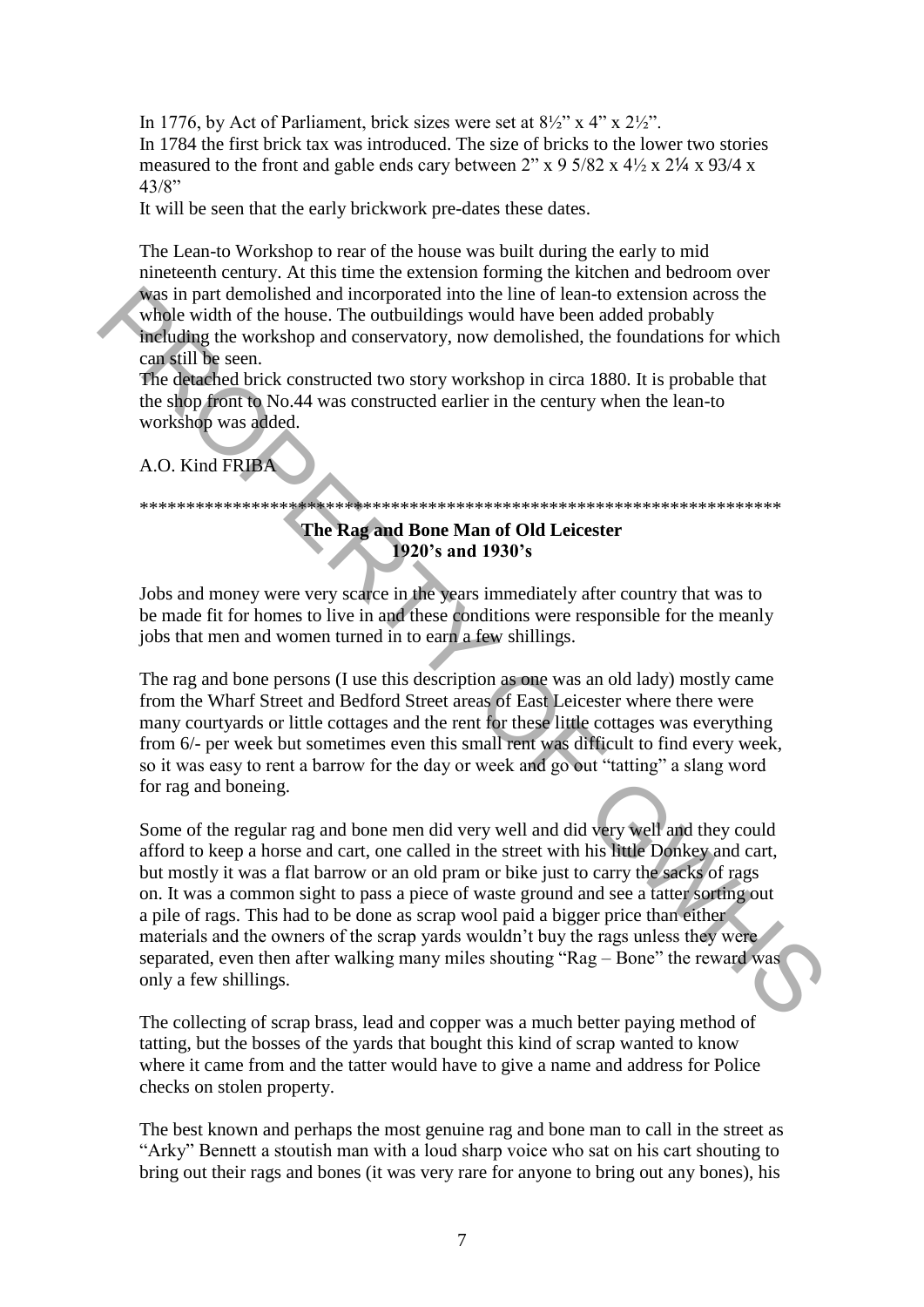patter or spiel was a little crude his favourite shout was "Rag-Bonn, pots for rags, bring out your range, you can bring yer old gels draws, but don"t bring the old gel, pots for rags". He had a scale of pots according to the size of your bundle of rags. Those tatters that used a horse  $\&$  cart very often lived at premises that had a gateway and yard with a stable for the horse and a yard for the cart. (Steptoe & Son Knew nothing to what these tatters did.)

Another called in the street was old Harry Bell whose "transport" was a little donkey and cart. Harry was deaf and he carried a hand bell and he would pump the bell up and down shouting, "Harry Bell, Harry Bell, peanuts for rags" and the little donkey stood quite placid as Harry shouted and rang his bell. His peanuts for rags was another good bargain for the kids as they were something to eat and it did not take a very big bundle of rag to obtain a bag of nuts. The nuts were pre-packed into white three cornered bags and each bag was folded in the same way with a twist in each corner, each folded bag was exactly the same size so I think that old Harry counted the same number or nuts into each bag, Harry knew just by looking if your bundle was big enough to warrant his parting with a bag of nuts but he very often treated the young ones…

Harry Bell, Harry Bell, peanuts for rags"

A most pathetic sight to come into the street was the old lady who gave rock-apples for rags, she was an invalid and she sat in an upright wicker invalid chair which she propelled by turning two handles fixed to a cog wheel which when turned drove the front wheel by means of a long chain, on the platform where her feet rested there was a large sugar bag in which she placed the rags and on her lap was a tray of toffee apples which again appealed to the kids as a prize for a few rags. She always asked the kids to ask their mothers for woollens if possible, this was understandable as a sack full of wool would pay her well for "driving" her wicker chair round the streets shouting "Rock-apples for rags", well I said shouting, the old lady has a very soft voice and her street cry would hardly be heard indoors. "Rock-apples for rags" and carry was dearf and be carried a hand bell and be would pump the bell up<br>and obver shooting. "Harry Bell, Harry Bell, peanus for rags" and the lothky<br>shooting hand and may houted and rang his bell. His peanus for rags

The next rag and bone man I called the "newspaper" man and he seemed to make a reasonable living because he combined tatting in the morning with selling "Mercury's" in the afternoon. He too was a genuine rag and bone man who called for your rags and gave a straight deal in money in exchange. He pushed an old fashioned pram which would carry three sugar bags full of rags; he only dealt in rags as scrap metal tatting would have been too much for his old pram. He worked very hard at both jobs, walking the street all morning then standing many hours on his Mercury pitch selling papers. I am sure that he did very well at his chosen "Trade" because when his children grew up he moved his family into better class accommodation. "Rag-Bone"

The most colourful cart to come into the street was the one that belonged to the toys for rags tatter. His cart had shelves all on one side and these were full of toys and games which he offered for rags, mind you he wanted a large bundle of all wool rags for the bigger toys, but on the bottom shelf there were boxes of little trinkets and badges etc., and so the prizes increased as the shelves went higher. He always had a crowd of kids around his cart admiring the toys and many were just as excited as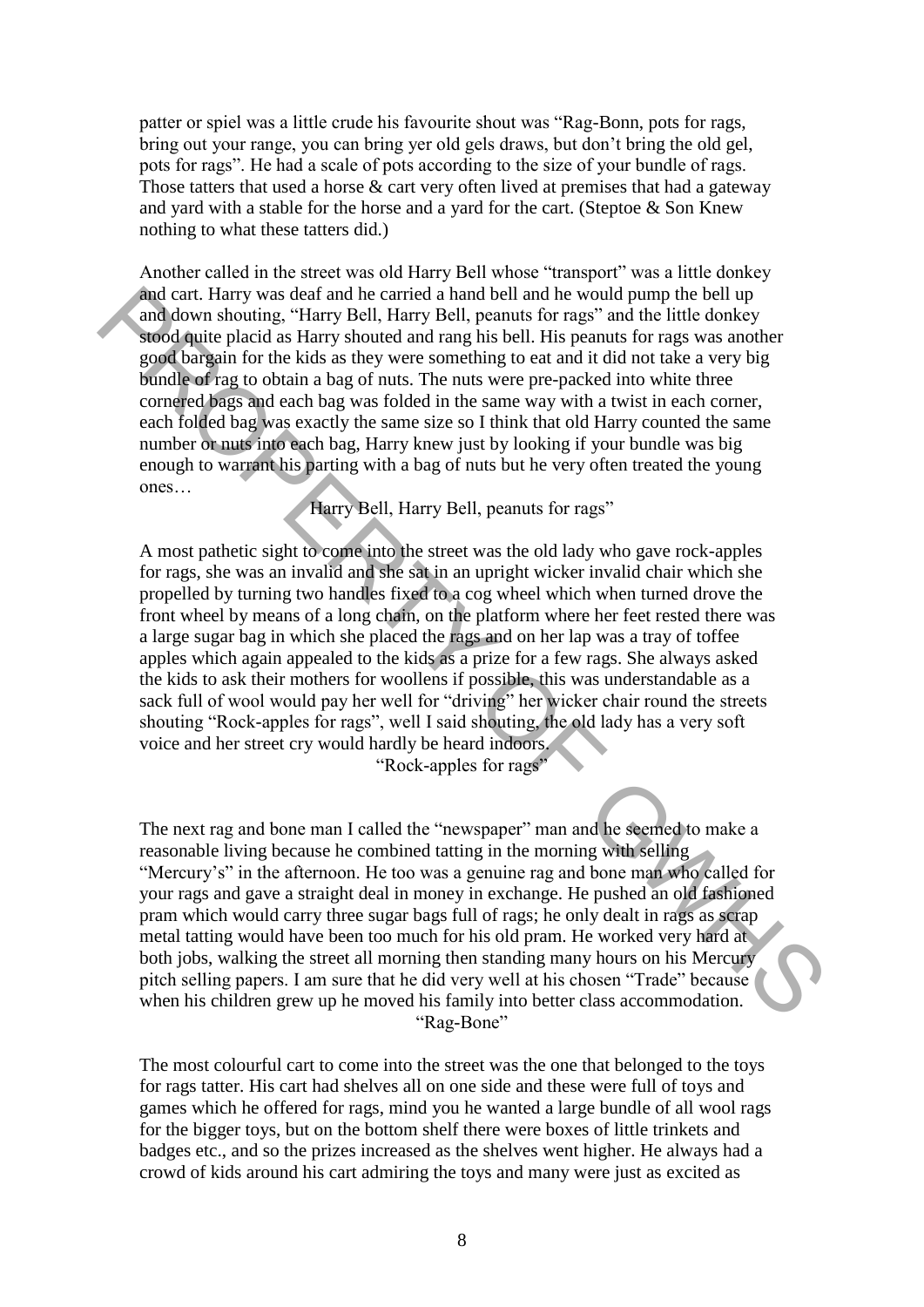those who had a bundle, they would watch eagerly as the toy man assessed each bundle and then tell the child which shelf he could pick his prize from, if it was a game they knew that eventually they would be asked to play.

"Toys for Rags"

In the late 1940's we lived on the outskirts of Belgrave and our two children were quite excited one day when a rag and bone man came into the street and as our rag bag was getting full we let them take it to him, and very much to our surprise they came back with a live chicken. We could not refuse them when they asked if they would keep it, so I made a coup for it and it lived for a considerable time before we gave it away.

"Chickens for Rags"

We were still living in the same street when the kids came in all excited again as a rag and bone man came into the street this time offering goldfish for rags, and once again the man asked the kids to bring wool rags. The kids duly got their goldfish which they called Cleo after the goldfish in the Disney cartoon "Pinochio". One year we were going on a week"s holiday and we wondered what to do with Cleo, but that problem was soon resolved, we filled the bath with water and put a week"s supply of food in it and in went Cleo, It must have thought it was its birthday, but when we came home and out it back in its bowls again it must have thought we had confined it to prison. "Goldfish for Rags"

In the district where we lived there was a rag merchant"s yard on the corner of the next street and his premises consisted of a corner shop, a back gateway. A large yard and an outhouse, he was a relation of a family who owned a large scrap iron firm in the city This rag and bone yard was very handy for one special reason and that was because he bought rabbit skins. Now in the 1920"s a fishmonger or game dealer would sell his rabbits at 8d, 10d and 1/- according to size, sometimes he would skin it himself but very often left it to the housewife to do it. We liked it when mother had to skin a rabbit because she would let us take it to the rag and bone yard where we would get 2d for it. Now 2d in the 1920"s would buy a ¼lb sweets or toffees, or 5 woodbine fags or better still a 2d seat at the local pictures that made a rabbit skin a big deal for us kids. see back with a live chicken. We could not refuse them when they asked if they<br>would keep it, so I made a coup for it and it lived for a considerable time before we<br>we it away.<br>
"Chickens for Rags"<br>
We were still Puing in

The next part of the story is not concerned with Leicester City, I never knew of such an appliance working in town, I saw this contraption actually working in Leeds in the 1920"s. You could just imagine the excitement of the kids when a horse drawn roundabout cane into the street. It was a hand driven roundabout driven by the man turning a large wheel in the centre, this wheel spun the platform round and round, there weren"t many seats on the platform which was understandable as this wheel was quite heavy to turn. The kids all stood around watching the man assemble the roundabout and what a scramble for the first ride when he finished putting it together. When the seats were all full the man went round collecting the fare which was (wait for it) a jam jar just think of it a ride on a roundabout for a jam jar, the kids whose mothers could not afford a jar of jam would go around the streets asking neighbours for empty jam jar's.

I think that the roundabout man would be a  $\frac{1}{4}$ d. for a  $\frac{1}{2}$ lb jar and  $\frac{1}{2}$ d. for a 1lb jar. It must be that the roundabout. It must have been a good way of living because he travelled the streets with his roundabout for many years,